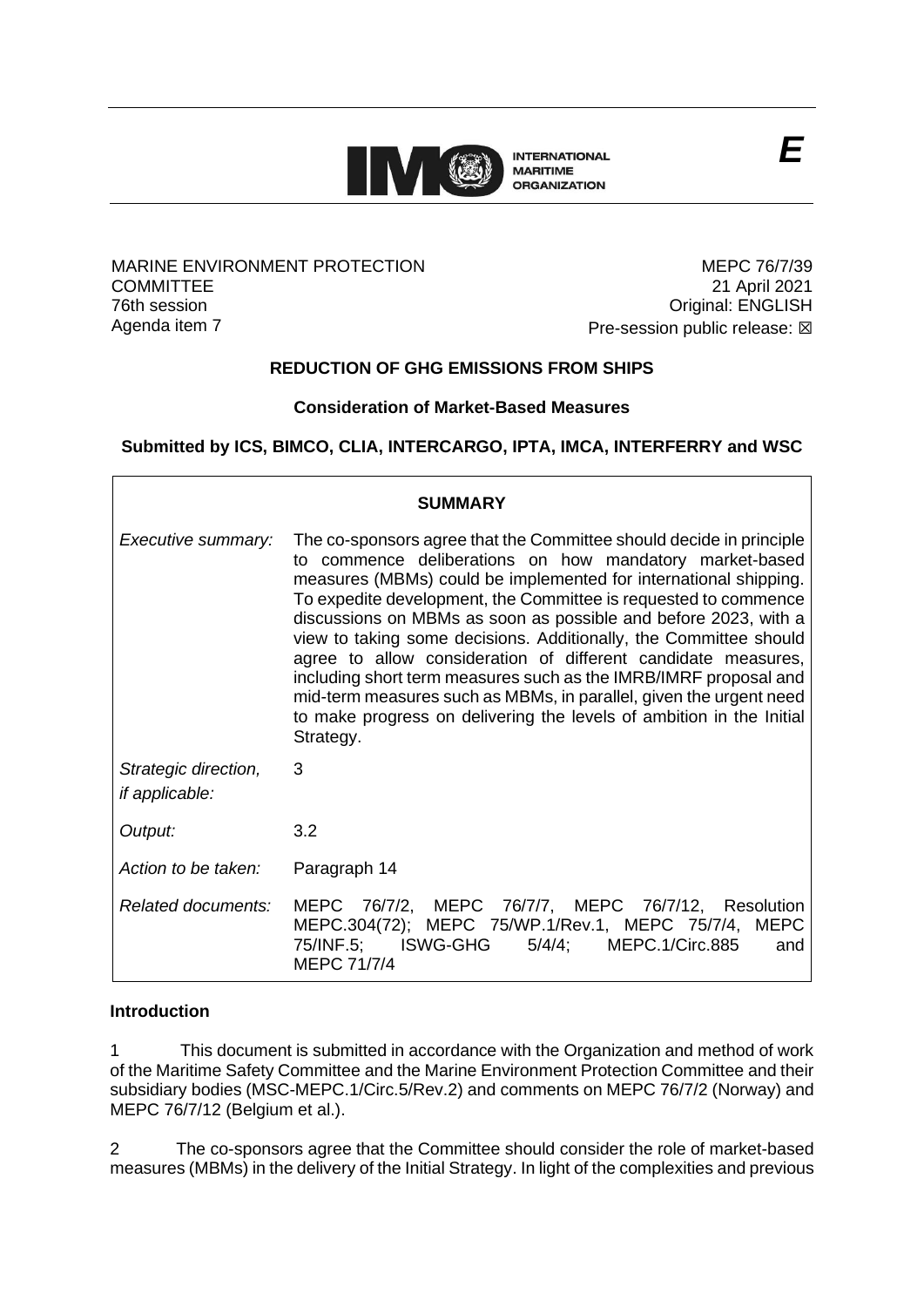differences of opinion on this important matter, it will be useful for the Committee to resume this discussion as soon as possible. While there are short-term GHG reduction measures, including the IMRB/IMRF proposal (MEPC 76/7/7) which still require urgent consideration and finalization, the magnitude of the challenge required to achieve the levels of ambition in the Initial Strategy requires that the Committee undertakes discussions of critical measures in parallel, and not in a linear sequence whereby consideration of one candidate measure must be concluded before the Committee can begin discussion of the next. The ability to consider different candidate measures in parallel will be critical if the Organization is to move forward with the urgency that the challenge of decarbonising shipping requires.

3 While MEPC 75 approved amendments to MARPOL Annex VI , for adoption at MEPC 76, to address  $CO<sub>2</sub>$  emissions of the existing fleet, this will not be enough to deliver the level of ambition for 2050 set out in the Initial Strategy, which identifies, inter alia, that *"new/innovative emission reduction mechanism(s), possibly including market-based measures (MBMs), to incentivize GHG emission reduction"* are candidate mid-term measures that could be finalized and agreed by the Committee between 2023 and 2030. However, the Initial Strategy (Paragraph 4.3) also says that "*Certain mid- and long-term measures will require work to commence prior to 2023".* 

4 To achieve the levels of ambition in the Initial Strategy, the Organization needs to take a number of important additional steps. These include addressing the need to expand and accelerate applied research and development efforts that are critical to using zero-carbon technologies, and consideration of what policy measures will be necessary to facilitate the transition of the fleet to new fuels and/or technologies that are generally expected to be vastly more expensive than those in use by shipping today. MBMs are one of the additional policy options the Committee may choose to help drive the transition to the new fuels and technologies that will be necessary to phase-out GHG emissions in the sector. It should be noted, however, that the decarbonisation of international shipping will depend on out-of-sector stakeholders developing zero-carbon technologies and fuels and making these readily available on the market.

5 The common rationale in support of MBMs is to put a price on  $CO<sub>2</sub>$  emissions in order to provide an economic incentive for a specific sector to reduce its emissions by investing in more efficient technologies and/or by operating in a more energy efficient manner. The cosponsors do not question this rationale which is accepted by many governments, but have previously questioned whether MBMs for shipping might be premature, given that any incentive to encourage the take-up of zero-carbon technologies cannot be effective so long as these new technologies do yet not actually exist in a form and scale which can be deployed by international shipping. This is why the industry proposed the establishment of the IMRB, in order to expand and accelerate R&D of zero-carbon technologies and their deployment, and why the co-sponsors strongly encourage the Committee to finalise the mature proposal contained in MEPC 76/7/7 (Denmark et al).

6 If the Committee decides to move forward and finalise the IMRB as soon as possible, the general availability of zero-carbon technologies and commercially viable zero-carbon ships in the market by 2030 become plausible realities. Moreover, given that the Committee is now considering a mature proposal for the IMRB, which is not an MBM and is already listed under the Initial Strategy as a short-term measure to be finalized and agreed between 2018 and 2023, and that MBMs are likely to take several years to develop and enter into force, implementation of MBMs and their incentivising impacts will be likely to coincide with the wider introduction of zero-carbon technologies that will be accelerated by the establishment of the IMRB. Therefore, taking account also of the political importance of making progress on the development of MBMs, the co-sponsors assert that it is now appropriate and timely for the Committee to begin work on MBMs, consistent with paragraph 4.3 of the Initial Strategy.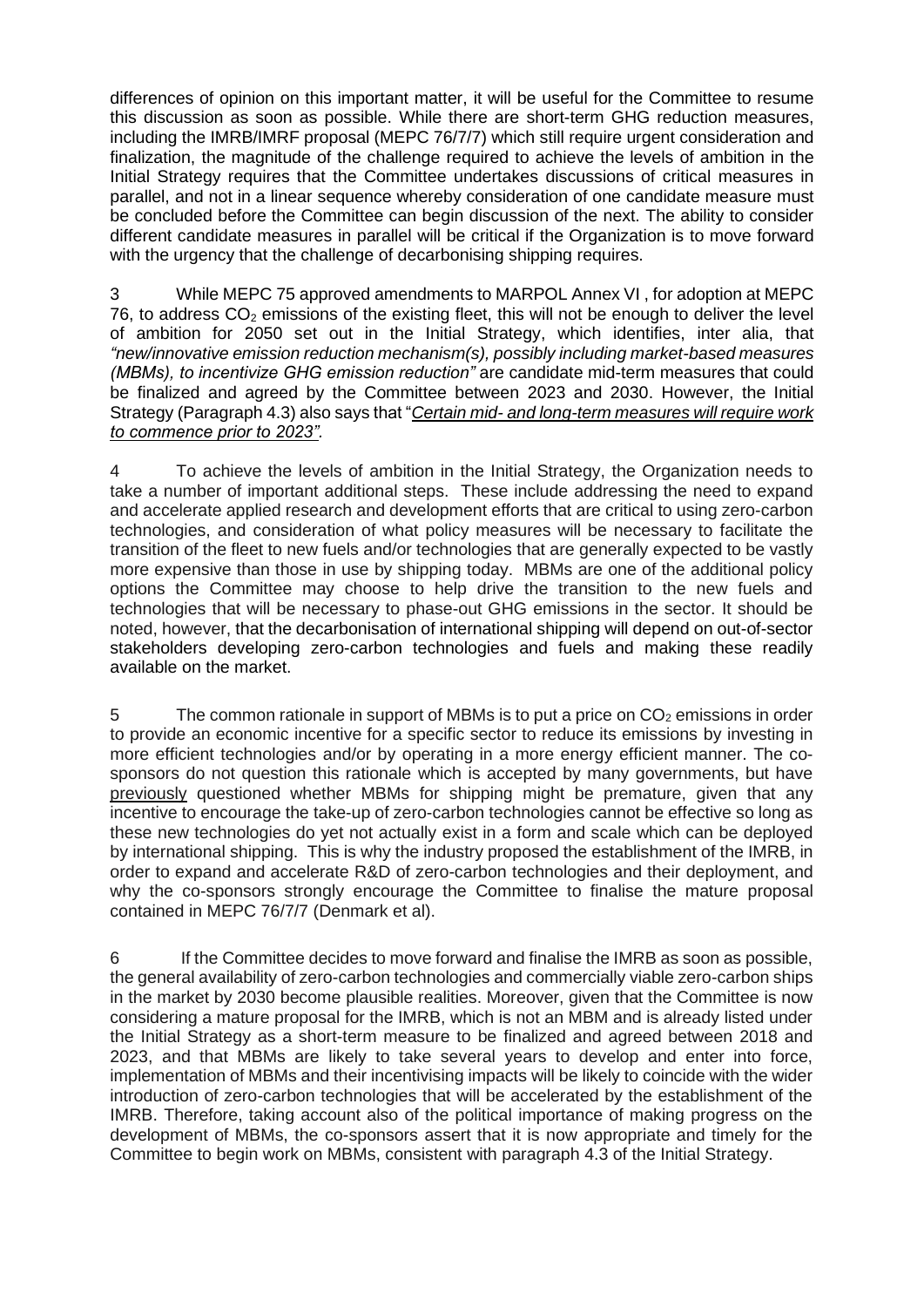7 To be successful in meeting the challenge, the Committee needs to consider and develop different candidate measures in parallel. This includes short term measures such as the IMRB/IMRF proposal and mid-term candidate measures such as MBMs. The present sequential process, premised on a view that the Committee should only address one candidate measure at a time, and that consideration of one candidate measure must be completed before beginning discussion of other candidate measures, will not allow the Organization to achieve, within the agreed timelines, the levels of ambition set out by the Initial Strategy. The cosponsors therefore strongly encourage the Committee to finalise the mature proposal to establish the IMRB while also beginning a separate discussion about MBMs in parallel.

#### **Previous Discussions by the MEPC**

8 In 2013, MEPC 65 agreed to suspend discussions on MBMs. However, the circumstances which prevail today are different. The Paris Agreement of 2015 helped unblock negotiations at IMO, leading to the adoption of the Initial Strategy, which, whilst cognizant of the CBDR-RC principle, also recognises as a guiding principle *"the requirement for all ships to give full and complete effect, regardless of flag, to implementing mandatory measures to ensure the effective implementation of this strategy"*.

9 Importantly, any MBM should still meet those principles agreed at MEPC 57 (MEPC 57/21, paragraph 4.73) which remain relevant today:

- .1 effective in contributing to the reduction of total global greenhouse gas emissions;
- .2 binding and equally applicable to all flag States in order to avoid evasion;
- .3 cost-effective;
- .4 able to limit, or at least, effectively minimize competitive distortion;
- .5 based on sustainable environmental development without penalizing global trade and growth;
- .6 based on a goal-based approach and not prescribe specific methods;
- .7 supportive of promoting and facilitating technical innovation and R&D in the entire shipping sector;
- .8 accommodating to leading technologies in the field of energy efficiency; and
- .9 practical, transparent, fraud free and easy to administer. `.

## **Use of monies collected via an MBM**

.

10 During discussions of the roadmap which led to the Initial Strategy, there was general agreement that any monies collected should be utilized within the maritime sector to assist with the further development and uptake of zero-carbon fuels and technologies that will be required to phase-out GHG emissions in the maritime sector. As part of the development of the Revised Strategy and work arrangements, it is therefore suggested that the Committee should develop some principles as to how monies generated from MBMs should be used to allow the transition to zero-carbon technologies and the phase-out of GHG emissions to occur as soon as possible as called for in the Initial Strategy.